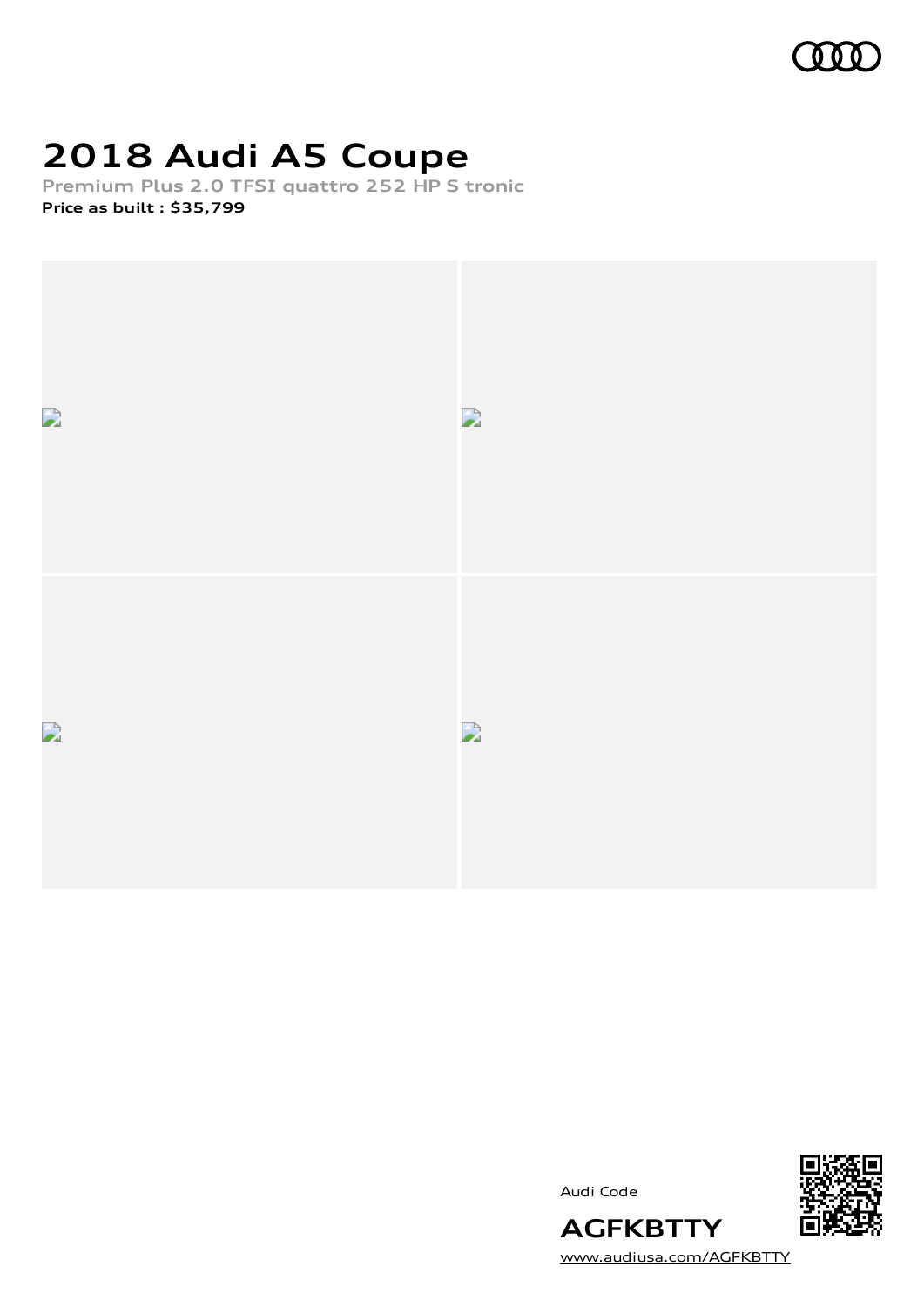## **Summary**

### **Audi 2018 Audi A5 Coupe** Premium Plus 2.0 TFSI quattro 252 HP S tronic

**Price as buil[t](#page-7-0)** \$35,799

#### **Exterior colour**

Matador Red metallic

## $\overline{\phantom{a}}$

#### **Further Information**

| Type of vehicle<br>Mileage | 44,915 miles |
|----------------------------|--------------|
|                            |              |
|                            | No           |

**Warranty**

#### **Interior colour**

Seats black-black Dashboard black-black Carpet black Headliner black

#### **Audi Code** AGFKBTTY

**Your configuration on www.audiusa.com** [www.audiusa.com/AGFKBTTY](https://www.audiusa.com/AGFKBTTY)

**Commission number** 4bbc51fe0a0e09b1590d

### **Technical Specifications**

| Engine type                  | Inline four-cylinder                         |
|------------------------------|----------------------------------------------|
| stroke                       | Displacement/Bore and 1984/82.5 x 92.8 cc/mm |
| Torque                       | 273 @ 1,600-4,500 lb-ft@rpm                  |
| Top track speed              | $130$ mph                                    |
| Acceleration (0 - 60<br>mph) | 5.6 seconds seconds                          |
| Recommended fuel             | Premium                                      |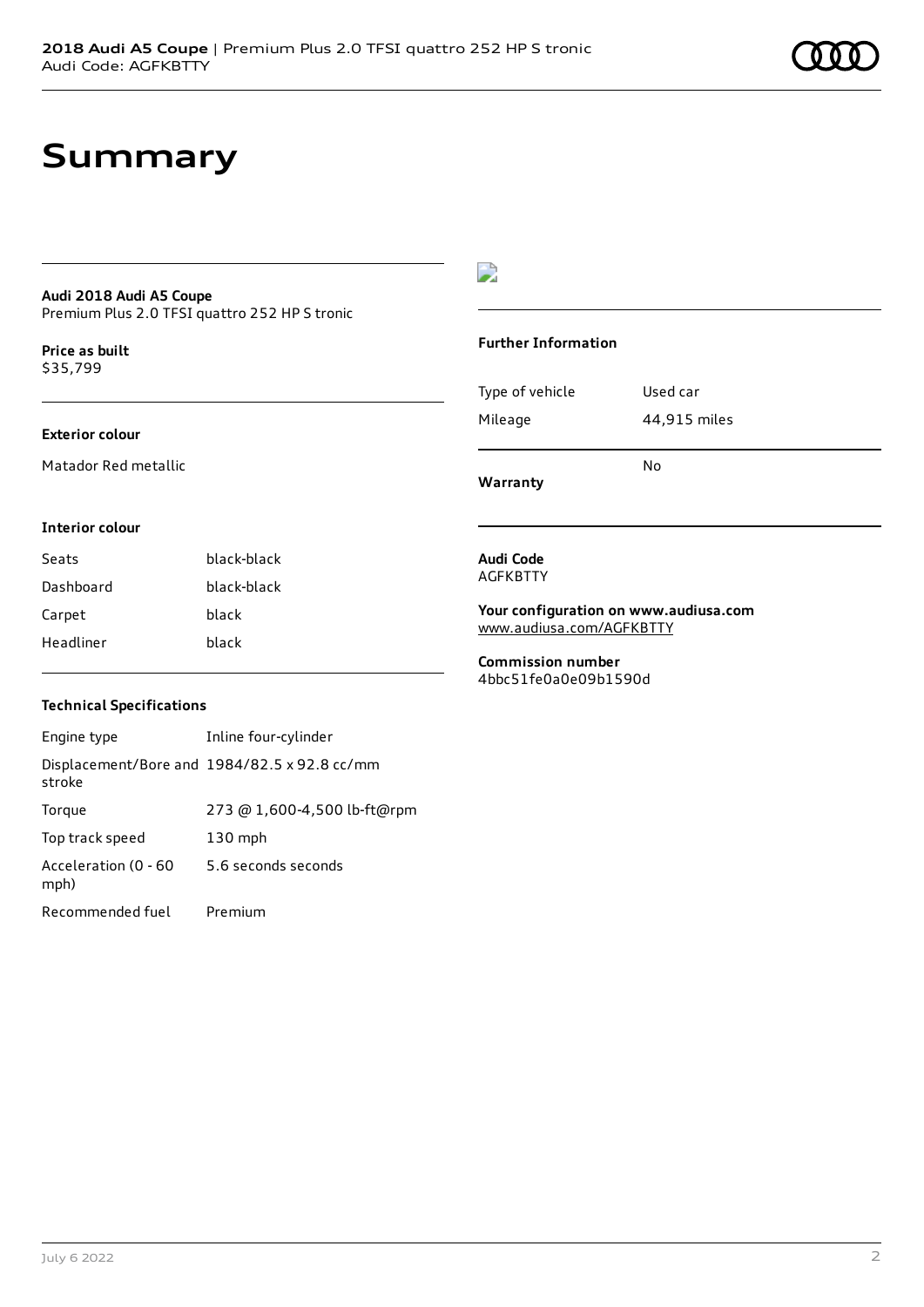

## **Standard features**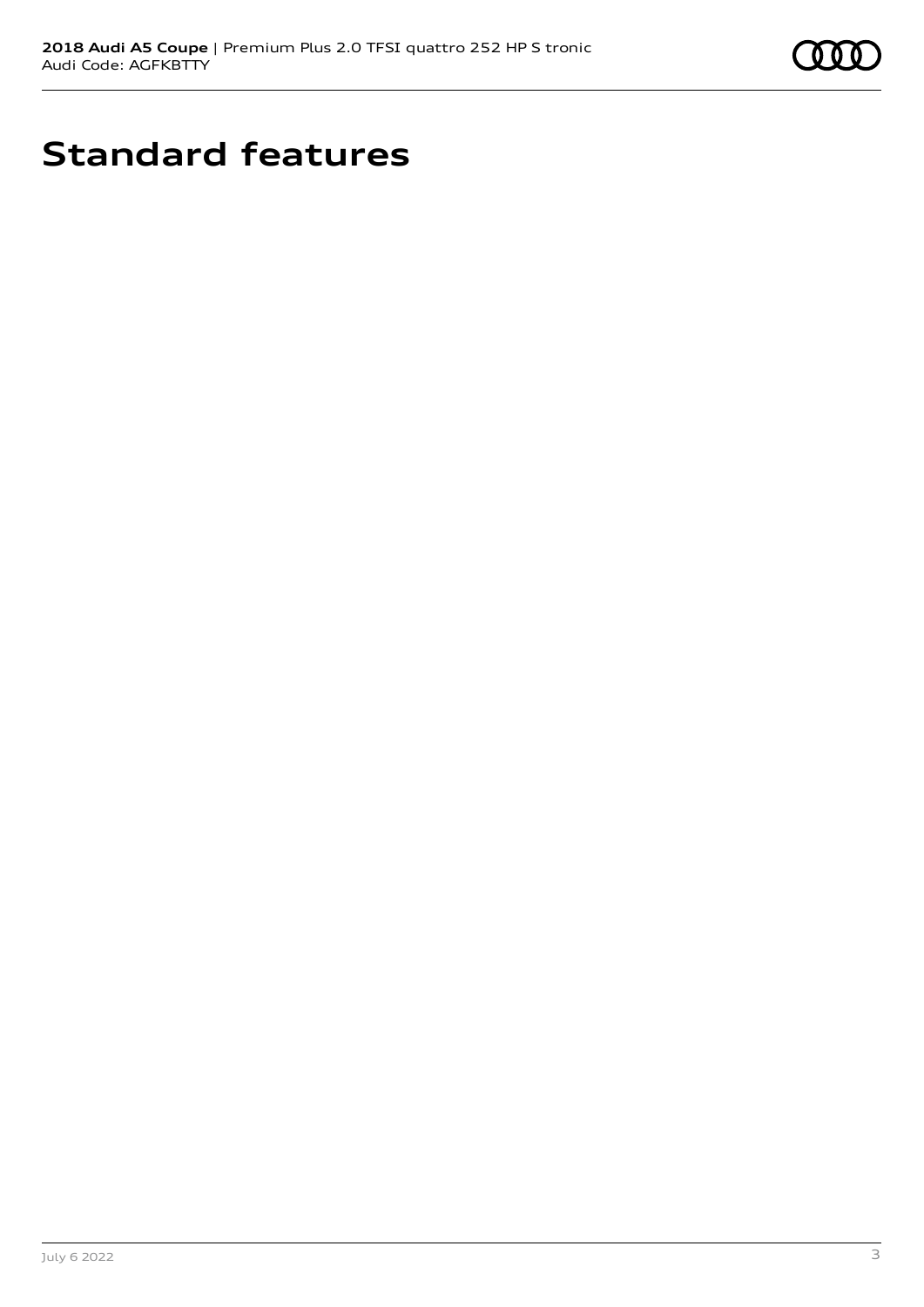## **Dealer remarks**

Sunroof / Moonroof \*, In EXCELLENT overall condition, \* Leather Seats \*, Heated Front Seats \*, Quattro, 12.3" LCD Display Audi Virtual Cockpit, Alarm System w/Motion Sensors, Audi Advanced Key, Audi MMI Navigation Plus w/MMI Touch, Audi Side Assist, Convenience Package, Driver Seat Memory, Front Sport Seats, Full LED Headlights, Heated Auto-Dimming Power Ext Mirrors w/Memory, Heated Auto-Dimming Power/Memory Exterior Mirrors, Heated Front Seats, Navigation Package, Parking System Plus (Front/Rear Acoustic Sensors), Premium Plus, Rear Audi Pre Sense, S Line Bumpers, S Line Fender Badges, S line Side Sill Blades, S line Sport Package, SiriusXM All Access Service, Sport Suspension, Wheels: 19" x 8.5" 5-Parallel-Spoke Design, 10 Speakers, 4-Wheel Disc Brakes, ABS brakes, Air Conditioning, AM/FM radio, Anti-whiplash front head restraints, Apple CarPlay & Android Auto, Auto-dimming Rear-View mirror, Automatic temperature control, Brake assist, Bumpers: bodycolor, Compass, Delay-off headlights, Driver door bin, Driver vanity mirror, Dual front impact airbags, Dual front side impact airbags, Electronic Stability Control, Exterior Parking Camera Rear, Four wheel independent suspension, Front anti-roll bar, Front Bucket Seats, Front Center Armrest, Front dual zone A/C, Front fog lights, Front reading lights, Garage door transmitter: HomeLink, Heated door mirrors, High intensity discharge headlights: Xenon plus, Illuminated entry, Knee airbag, Leather Seating Surfaces, Leather Shift Knob, Leather steering wheel, Low tire pressure warning, Occupant sensing airbag, Outside temperature display, Overhead airbag, Overhead console, Panic alarm, Passenger door bin, Passenger vanity mirror, Power adjustable front head restraints, Power door mirrors, Power driver seat, Power moonroof, Power passenger seat, Power steering, Power windows, Radio data system, Radio: Audi Sound System, Rain sensing wipers, Rear air conditioning, Rear anti-roll bar, Rear reading lights, Rear seat center armrest, Rear window defroster, Remote keyless entry, Speed control, Speed-sensing steering, Speed-Sensitive Wipers, Split folding rear seat, Steering wheel mounted audio controls, Tachometer, Telescoping steering wheel, Tilt steering wheel, Traction control, Trip computer, Turn signal indicator mirrors, Variably intermittent wipers, 12.3" LCD Display Audi Virtual Cockpit, Alarm System w/Motion Sensors, Audi Advanced Key, Audi MMI Navigation Plus w/MMI Touch, Audi Side Assist, Convenience Package, Driver Seat Memory, Front Sport Seats, Full LED Headlights, Heated Auto-Dimming Power Ext Mirrors w/Memory, Heated Auto-Dimming Power/Memory Exterior Mirrors, Heated Front Seats, Navigation Package, Parking System Plus (Front/Rear Acoustic Sensors), Premium Plus, Rear Audi Pre Sense, S Line Bumpers, S Line Fender Badges, S line Side Sill Blades, S line Sport Package, SiriusXM All Access Service, Sport Suspension, Wheels: 19" x 8.5" 5- Parallel-Spoke Design. Recent Arrival! Clean CARFAX.

Awards:

\* 2018 KBB.com 10 Most Awarded Brands 2018 Audi A5 2.0T Premium Plus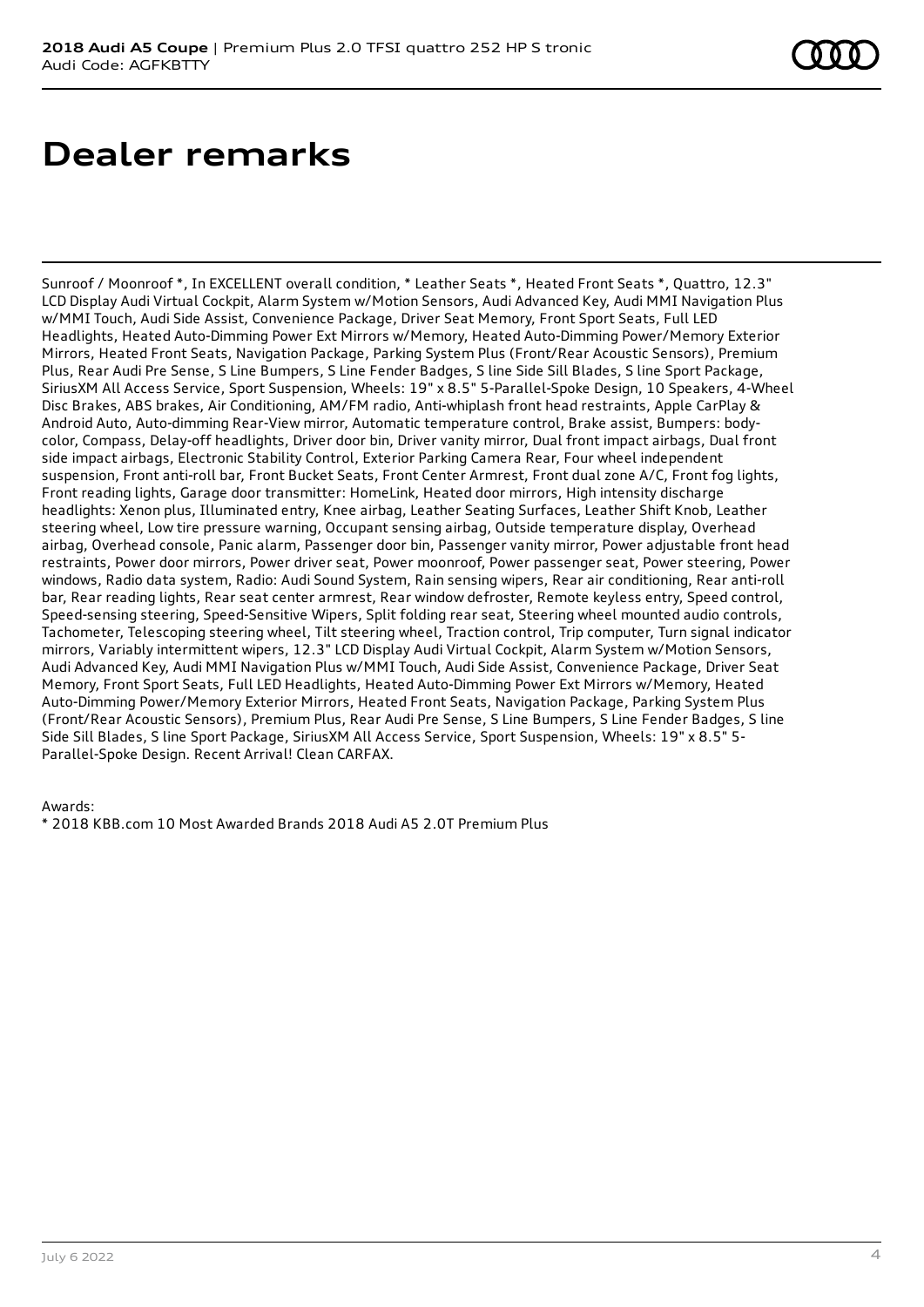## **Technical Specifications**

### Engine type Inline four-cylinder

**Engineering | Performance**

| Acceleration (0 - 60<br>mph)                | 5.6 seconds seconds                          |
|---------------------------------------------|----------------------------------------------|
| Engine block                                | Cast-iron                                    |
| Induction/fuel injection Turbocharged/TFSI® |                                              |
| Cylinder head                               | Aluminum-alloy                               |
| Max. output ps/hp                           | 252 @ 5,000-6,000 @ rpm                      |
| Towing capacity                             | $N/A$ $Ib$                                   |
| stroke                                      | Displacement/Bore and 1984/82.5 x 92.8 cc/mm |
| Top track speed                             | $130$ mph                                    |
| Torque                                      | 273 @ 1,600-4,500 lb-ft@rpm                  |
| Valvetrain                                  | 16 valve/DOHC with Audi valvelift            |
|                                             |                                              |

### **Transmission | Drivetrain**

| Gear ratios: 6th         | 0.508:1                                                                                                             |
|--------------------------|---------------------------------------------------------------------------------------------------------------------|
| Gear ratios: 7th         | 0.386:1                                                                                                             |
| Gear ratios: Reverse     | 2.75:1                                                                                                              |
| Drivetrain type          | Dual-clutch automatic transmission<br>and quattro <sup>®</sup> all-wheel drive                                      |
| Gear ratios: Final Drive | 4.27:1                                                                                                              |
| Gear ratios: 4th         | 1.057:1                                                                                                             |
| Transmission             | Seven-speed S tronic <sup>®</sup> dual-clutch<br>automatic transmission and<br>quattro <sup>®</sup> all-wheel drive |
| Gear ratios: 5th         | 0.738:1                                                                                                             |
| Gear ratios: 2nd         | 2.190:1                                                                                                             |
| Gear ratios: 3rd         | 1.517:1                                                                                                             |
| Gear ratios: 1st         | 3.188:1                                                                                                             |

### **Electrical system**

| Alternator | 110-150 A   |
|------------|-------------|
| Battery    | 420 A/75 Ah |

### **Steering**

| Steering type                              | Electromechanical speed-sensitive<br>power steering |
|--------------------------------------------|-----------------------------------------------------|
| Turning diameter, curb- 37.7 ft<br>to-curb |                                                     |
| Steering ratio                             | 15.9:1                                              |

### **Suspension**

| Front axle | Five-link front independent steel<br>spring suspension |
|------------|--------------------------------------------------------|
| Rear axle  | Five-link rear independent steel<br>spring suspension  |
| Optional   | Sport suspension                                       |



## **(1/2)**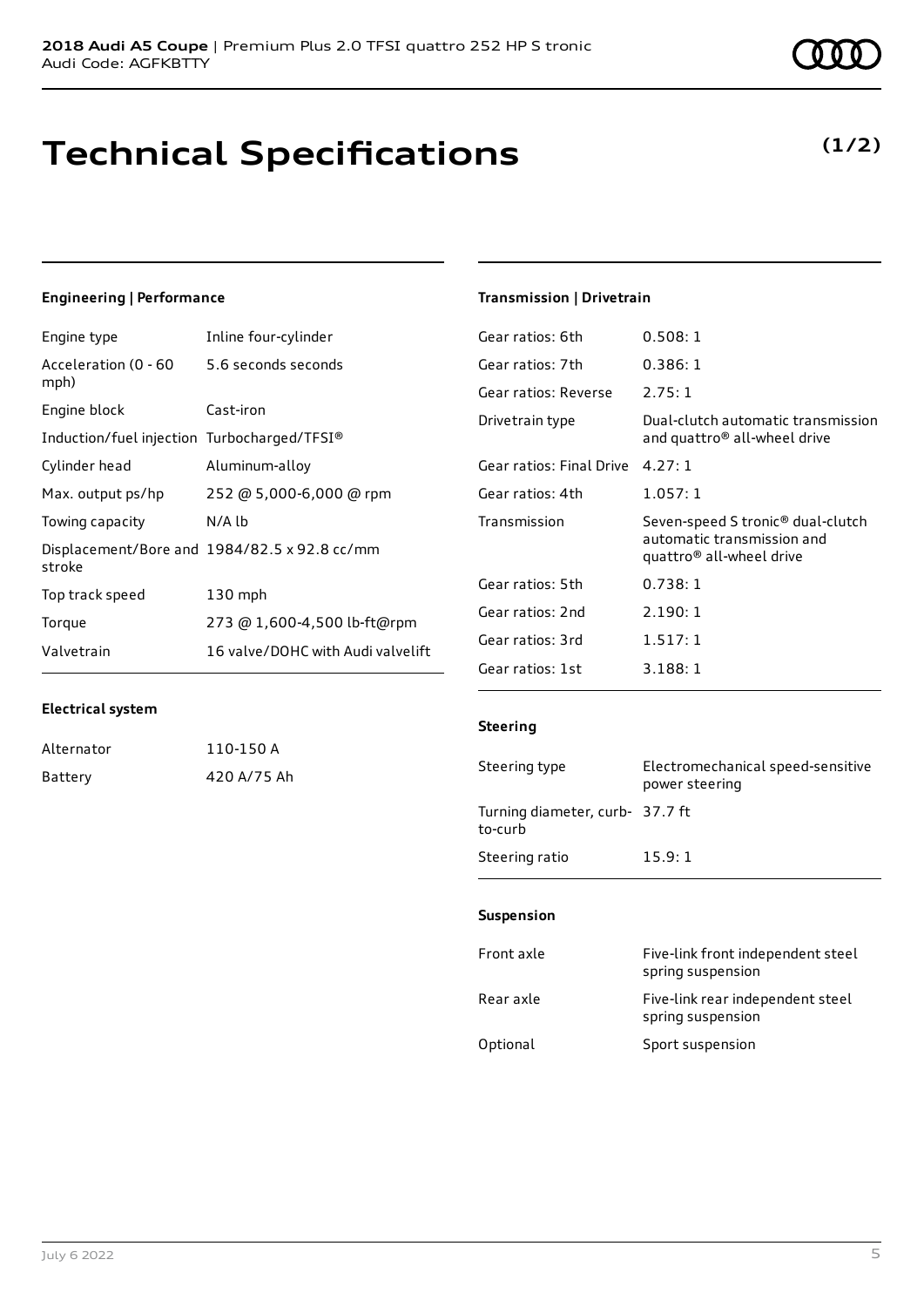## **Technical Specifications**

### **Brakes**

| Front brakes  | 13.3 (ventilated disc) in |
|---------------|---------------------------|
| Rear brakes   | Not known in              |
| Parking brake | Electromechanical         |

### **Warranty | Maintenance**

| Warranty    | 4-year/50,000 mile Audi New<br>Vehicle Limited Warranty                                   |
|-------------|-------------------------------------------------------------------------------------------|
| Maintenance | 12-month/10.000 mile (whichever<br>occurs first) NO CHARGE first<br>scheduled maintenance |

### **Interior measurements**

| Seating capacity                          | 4                 |
|-------------------------------------------|-------------------|
| Shoulder room, rear                       | 50.7 in           |
| Head room with front<br>sunroof           | 39.0 in           |
| Leg room, rear                            | 32.7 in           |
| Shoulder room, front                      | 55.3 in           |
| Head room with rear<br>sunroof            | 36.0 in           |
| FPA Class                                 | Tier 3 ULEV70     |
| Leg room, front                           | 41.3 in           |
| Cargo volume, rear<br>seatbacks up/folded | 11.6 cu ft, cu ft |

#### **Exterior Measurements**

| Height                           | 54.0 in   |
|----------------------------------|-----------|
| Overall width without<br>mirrors | 72.7 in   |
| Length                           | 184.0 in  |
| Wheelbase                        | 108.8 in  |
| Drag coefficient                 | $0.29$ Cw |
| Overall width with<br>mirrors    | 79.9 in   |
| Track rear                       | $61.7$ in |
| <b>Track front</b>               | 62.5 in   |
| Curb weight                      | 3.605 lb  |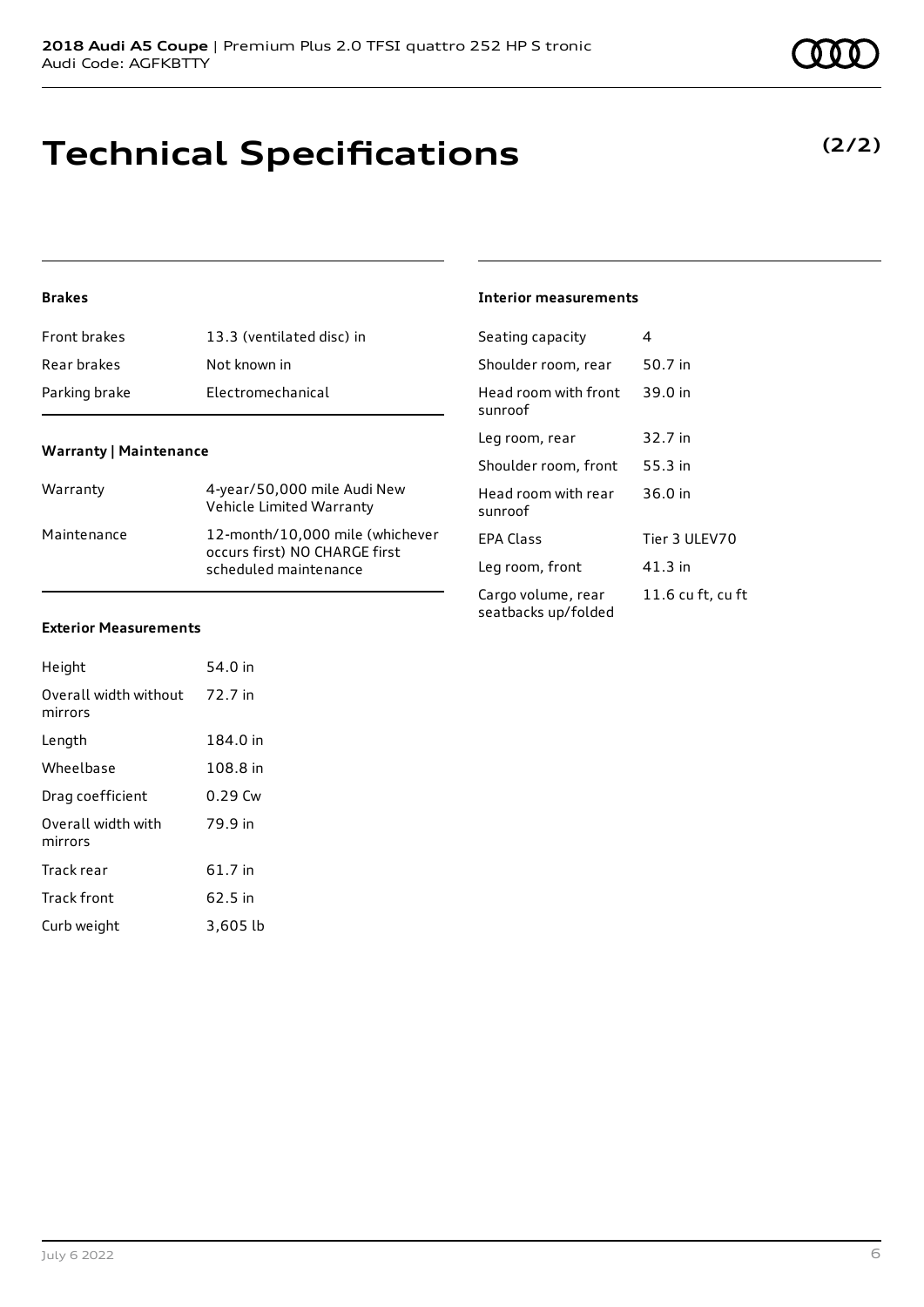# **Contact**

Dealer **Audi North Shore**

4400 W Brown Deer Rd 53223 Milwaukee WI

Phone: +14143554400 FAX: 4143554401

www: [https://www.audinorthshore.com](https://www.audinorthshore.com/)